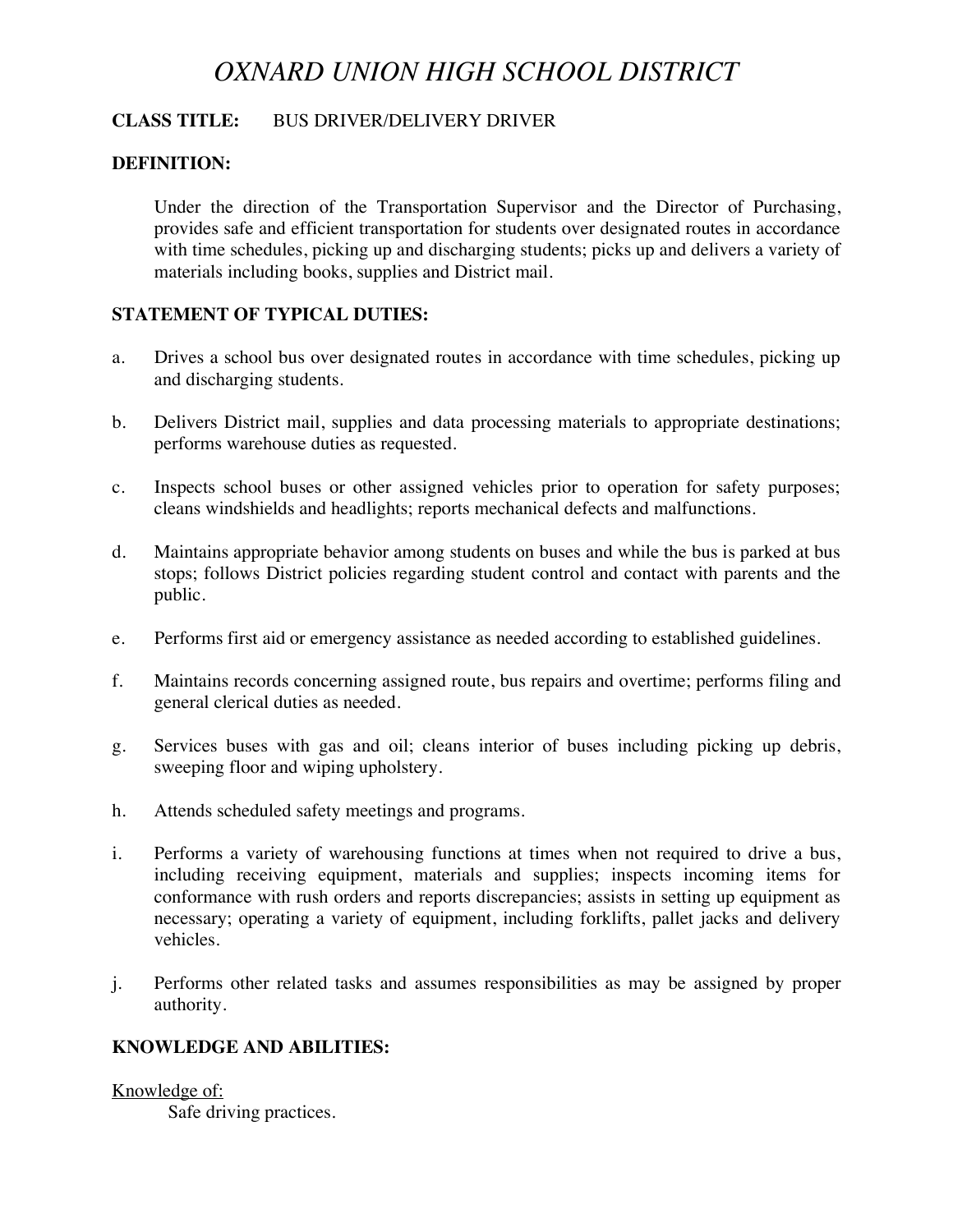Provisions of the California State Motor Vehicle Code applicable to the operation of vehicles transporting students. First aid practices. Basic record keeping techniques. Equipment, materials and supplies used in a high school district. Operation of warehouse equipment and delivery vehicles. Proper methods of loading and unloading delivery vehicles. Bus Driver/Delivery Driver - continued page 2

# **KNOWLEDGE AND ABILITIES:**

#### Knowledge of:

 Oral and written communications skills. Interpersonal skills using tact, patience and courtesy. District rules and regulations regarding student transportation. Preventive maintenance practices.

#### Ability to:

 Drive a school bus and other automotive equipment safely and efficiently. Maintain order among students while driving a school bus and at bus stops. Recognize malfunctions in equipment and take appropriate action. Maintain assigned vehicle in a clean and safe operating condition. Learn a designated bus route including stops and traffic hazards. Maintain records and perform general clerical duties. Establish and maintain effective working relationships with others. Read, write, speak and understand English; follow oral and written directions. Meet schedules and timelines. Communicate effectively both orally and in writing. Read, interpret and follow rules, regulations, policies and procedures. Administer first aid to ill or injured students. Observe legal and defensive driving practices.

# **EDUCATION AND EXPERIENCE:**

Any combination equivalent to: sufficient training and experience to demonstrate the knowledge and abilities listed above.

# **LICENSES AND OTHER REQUIREMENTS:**

Possession of a valid appropriate California driver's license and School Bus Drivers Certificate issued by the California Highway Patrol.

# **PHYSICAL CHARACTERISTICS:**

Must be able to bend, stoop, reach horizontally and vertically; lift heavy objects; stand for prolonged periods; see to read; use hands and fingers to operate tools and equipment; speak clearly; and hear well enough to communicate effectively to perform all tasks.